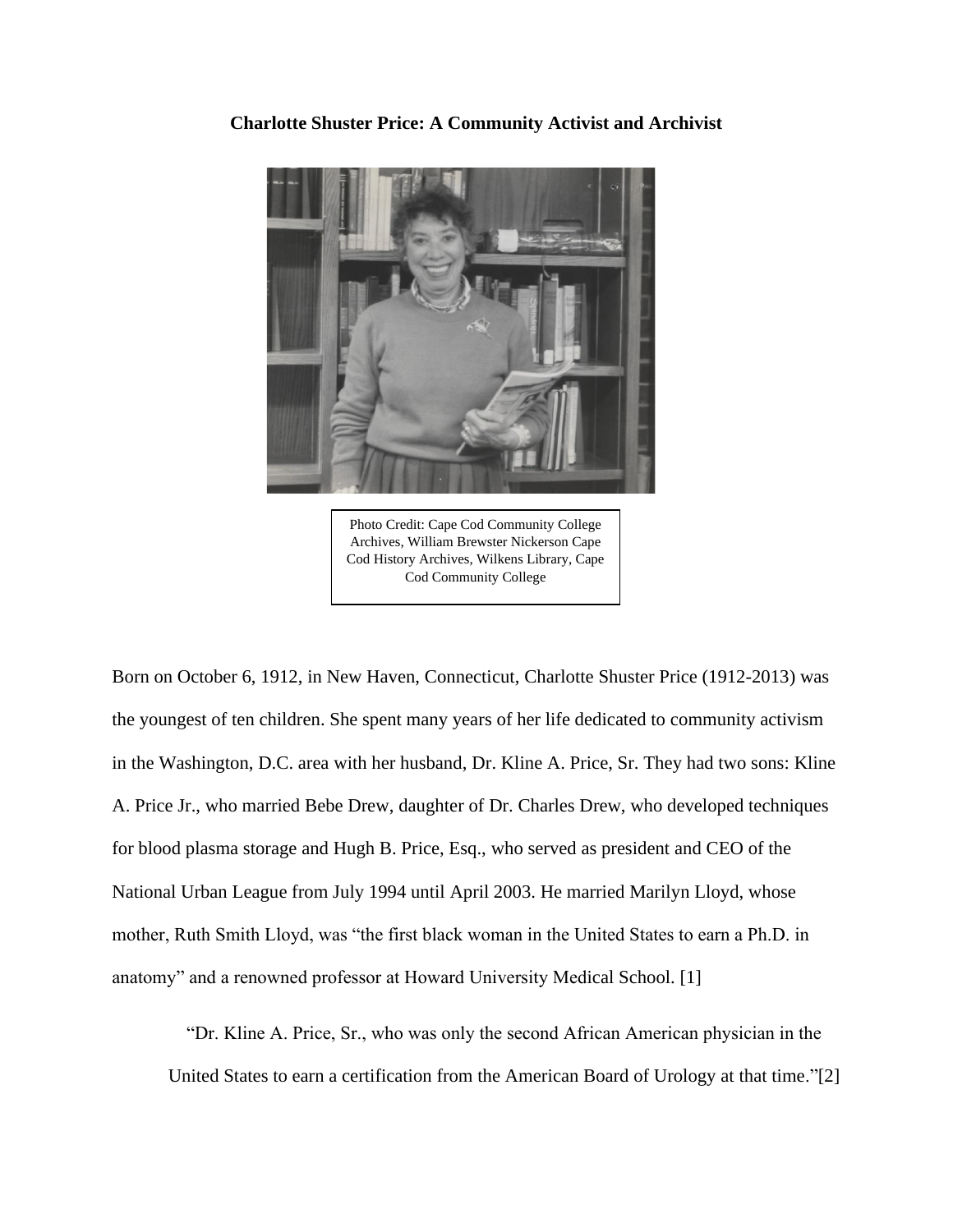Dr. Price, Sr., was considered a "prize catch" for any young African American woman. Yet, her parents harbored biases about race and color. They were so fair-skinned that they were possibly thought to be white. Three of Charlotte's siblings passed (choosing to live as white). They thought Dr. Price was too "Black" to marry their daughter. He was not treated kindly by her parents, but they married anyway in 1935. The "color-struck" experiences brought many tensions, sadness, and emptiness within the family over the years. [3]

Price and her husband were a part of a community activist group made up of parents and community members who were not pleased with the conditions of the Black schools in the area. This group, Consolidated Parents, fought for school desegregation in the D.C. area. They also provided financial support for some of the legal fees incurred as Charles Hamilton Houston, their neighbor, took up the fight for Consolidated Parents against the Board of Education. [4][5] It has been said that "this work by Houston laid the legal foundation for the landmark Brown V. Board of Education ruling by the U. S. Supreme Court in 1954." [6] This demonstrates that even before Price became an archivist, she helped different communities to set up and preserve their history. She understood the importance of community involvement and took action to support such important movements.

At the age of fifty-five, with her husband's encouragement, Price decided to study library & information science (LIS). At the age of fifty-eight, Price transformed herself from activist to archivist by earning a master's degree in library science from Catholic University, beginning LIS work in the Moorland Room (now the Moorland-Spingarn Research Center) at Howard University. She worked with and was mentored by Dorothy Porter Wesley, an illustrious and pioneering African American librarian at Howard University. "It is Dorothy Porter Wesley who deserves the credit for transforming the potential of Moorlands gift and other related material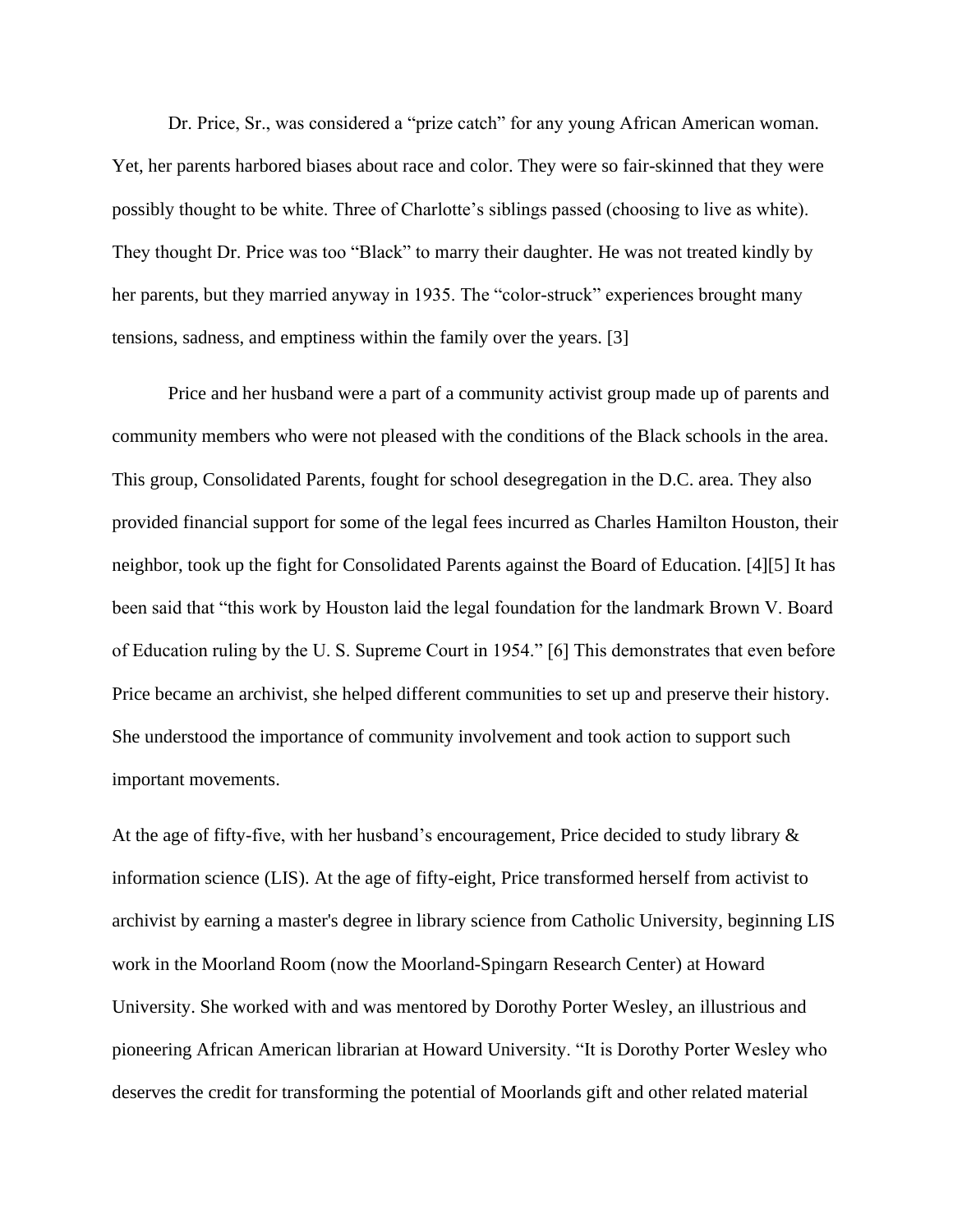into a repository widely hailed as one of the very best at the time of her retirement in 1973". [6] Wesley was one of the great scholars and archivists that set the foundation for broadening the scope of what one would collect. She expanded the holdings significantly while she was serving in the Moorland Room. "She began acquiring books and other materials in 1930 and from then until 1973, the center's holdings grew to 180,000 items from 3,000" [7]. Price was able to learn the intricacies of building a collection while working with Porter. Price explined "she actually had me going through trash cans [of Wesley]. At the end of the school year, the professors would be clearing their desks and throwing papers away and she taught me to think-that some of those papers were of real historical interest." [8] [9] [10] Here, we can see where Price learned to dig thoroughly through history and build massive collections that were accessible to the public. Price looked beyond the big things or the things that seemed blatantly significant but also paid attention to those things which may have local significance or represented the community in a profound way.

"I met Mrs. Price at Howard University as an undergraduate student working in the Moorland-Spingarn Research Center. She and fellow librarians Dorothy Porter Wesley, Dorothy McAllister (also a pioneering African American librarian at Howard University), were responsible for me pursuing a career in librarianship!" – Gladys Smiley Bell, B.S.

## Howard University, 1972

Price took these skills with her and moved back to New England at the age of sixty-one, launching a new career as an archivist at Pilgrim Hall, a historical society. Price was appointed part-time Curator of Books and Manuscripts of the Pilgrim Society on September 12, 1973. [11]

While Price was at Pilgrim Hall, the acclaimed "Remember the Ladies" exhibition of 1976, celebrating women in the Revolutionary War, was revealed. "Curated by a powerhouse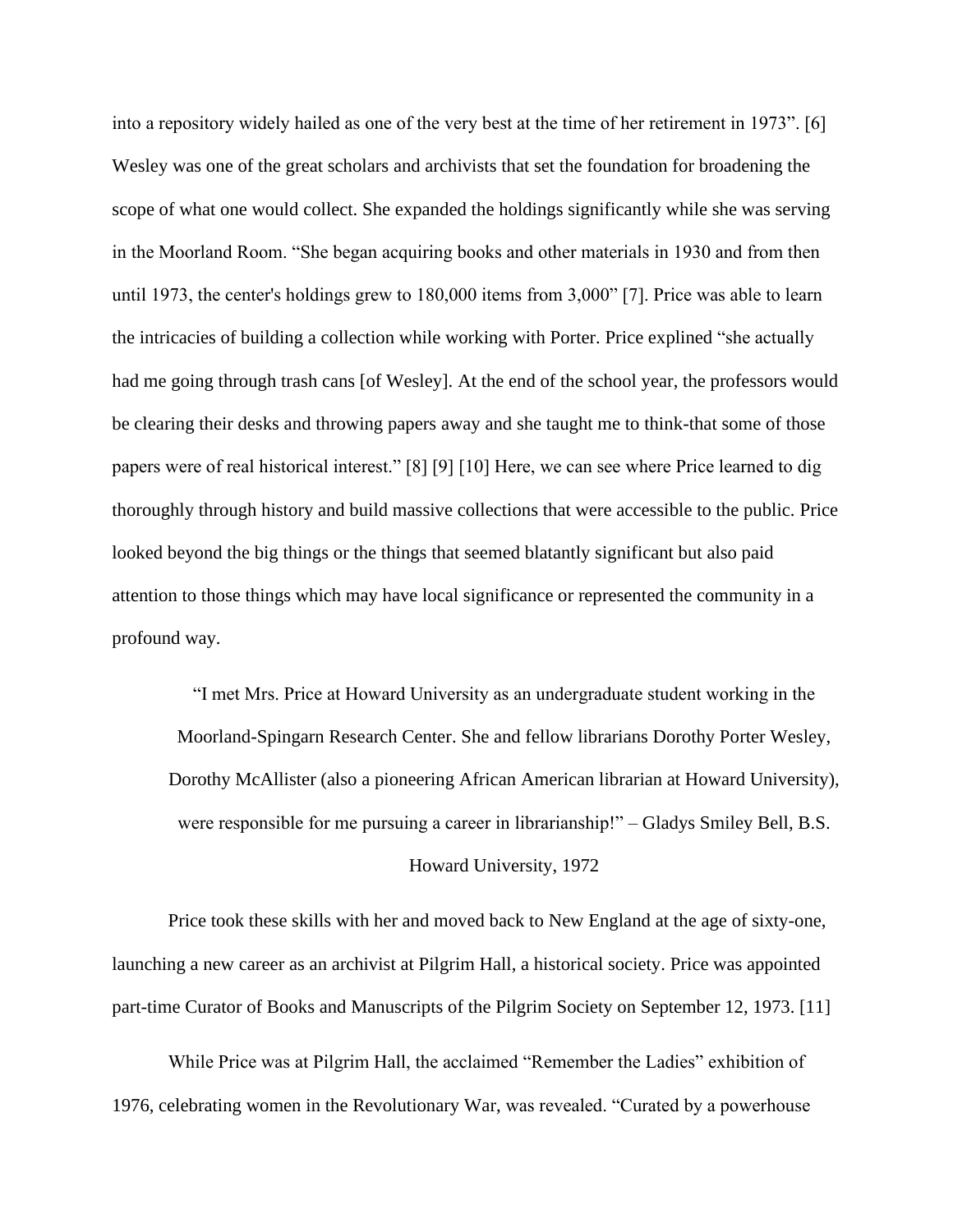team including scholars who helped to establish the new field of women's history and influential socialites, Remember the Ladies: Women in America, 1750-1815 was shown in New York, Washington D.C., and in Plymouth MA, where it officially opened with a ribbon-cutting by then-First Lady Betty Ford." This exhibit was considered bold during these times with its particular attention to diverse subjects. Many dignitaries and prominent women, including Lady Bird Johnson and Joan Kennedy, visited the exhibit as it traveled to different sites across the country. [12]

Price was appointed Acting Director on August 5, 1977, to serve while the Trustees searched for a new director, after the Director L. C. Geller resigned. Price served at Pilgrim Hall until she resigned in 1978. [13]

After moving to Falmouth in 1978, Price served as the first professional archivist at Falmouth Historical Society. She developed an archival system and published a guidebook: "A Guide to the Manuscripts and Special Collections in the Archives of the Falmouth Historical Society." Price's interest in the archival structures and preservation of materials led her to research and produce other guidebooks on the topic. "Her organizational system is still the backbone of the archives at Falmouth, and her Guide to Manuscripts is frequently consulted." [14] [15]

Price's contributions to historic preservation in New England did not stop there. She went on to work at Cape Cod Community College for fourteen years. There, she was responsible for the Nickerson Memorial Room, which began in 1969. She helped create several collections, one of which was the Beals Collection for Helen Abbott Beals. "There was this mass of papers every which way, '' she recalled. "It looked like a hurricane had hit." [16] Price was often called to obscure places to investigate materials for the archives at Cape Cod and eventually built a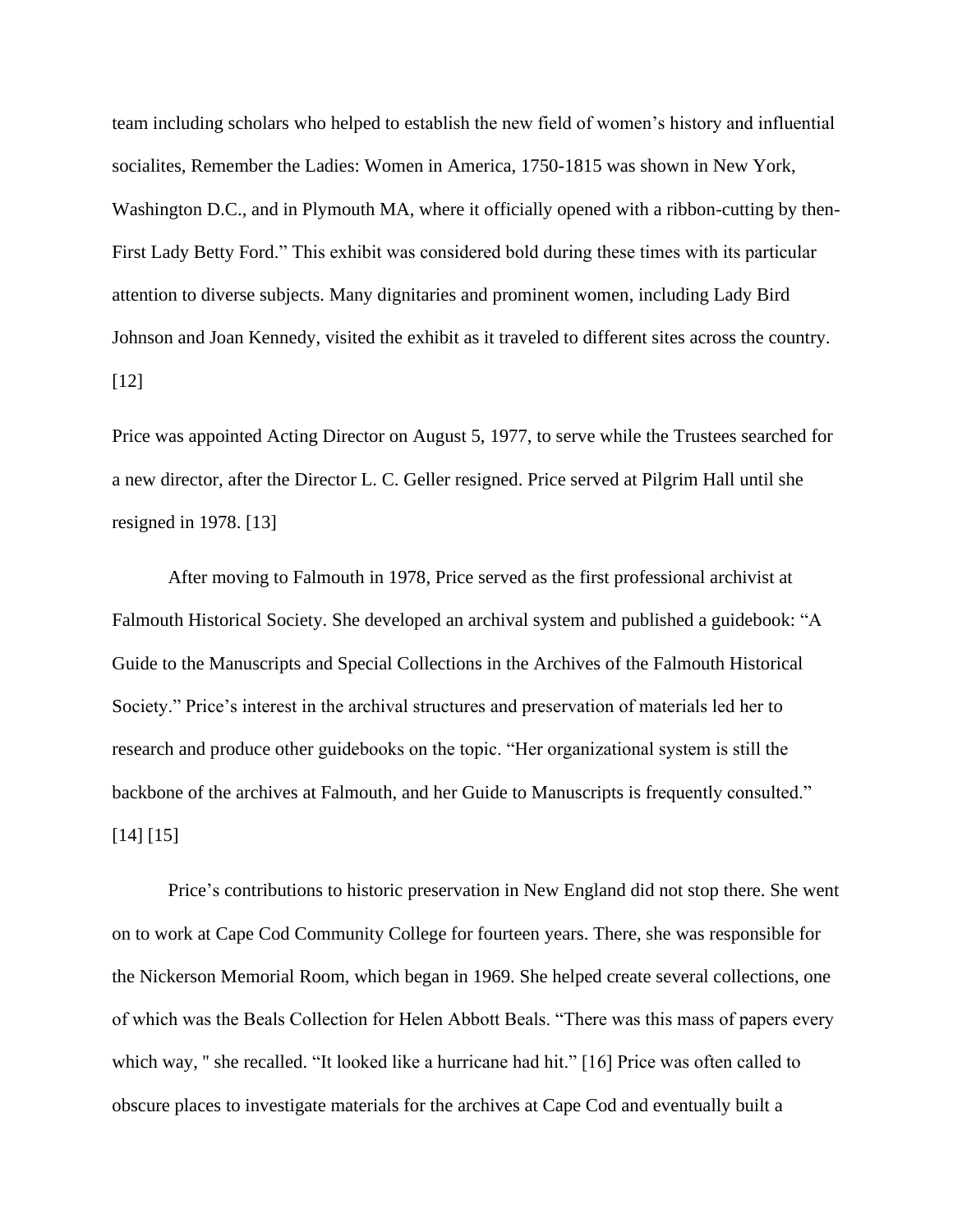collection of over 5,000 materials. An article from *The Register* in 1981 said that "The William Brewster Nickerson Memorial Room contains the largest public collection of this kind of material in Massachusetts." [17] Here she was considered a combination librarian, "an archivist and a conservator." [18]

Price was instrumental in advocating for documenting the area's history, including ordinary people, colleges, movements, etc. One of the most treasured collections in the Nelson Memorial Room was the oral histories of different people who lived in the area. Price said, "the big repositories always collected papers on the 'movers and shakers' of the political and economic world. But now social historians are looking at the small person." [19] This shows her appreciation for everyday history, its importance, and some of the mentorship/influence from information professionals such as Dorothy Porter Wesley. Price developed bibliographies to improve the ability to find the items in this archive. She published two guidebooks while working at Cape Cod Community College. One was the "Guide to Holdings'' in the William Brewster Nickerson Memorial Room. This 149-page guide that describes all of the materials in the repository, including "rare books, maps, manuscripts, deeds, ship's logs, oral history tapes, videotaped interviews, and other pertinent historical and literary materials dealing with Cape Cod." [20]

Price continued to advocate and add to the collections as she found things. She was also passionate about sharing her expertise with others. She continuously organized and facilitated workshops to help other LIS professionals (including those who worked in museums) and historians in the development and maintenance of archives. These workshops included "How to use computers in archival work," "How to catalog manuscripts," "How to prepare a guide to the manuscript holdings in your repository," and "How to handle the photographs in your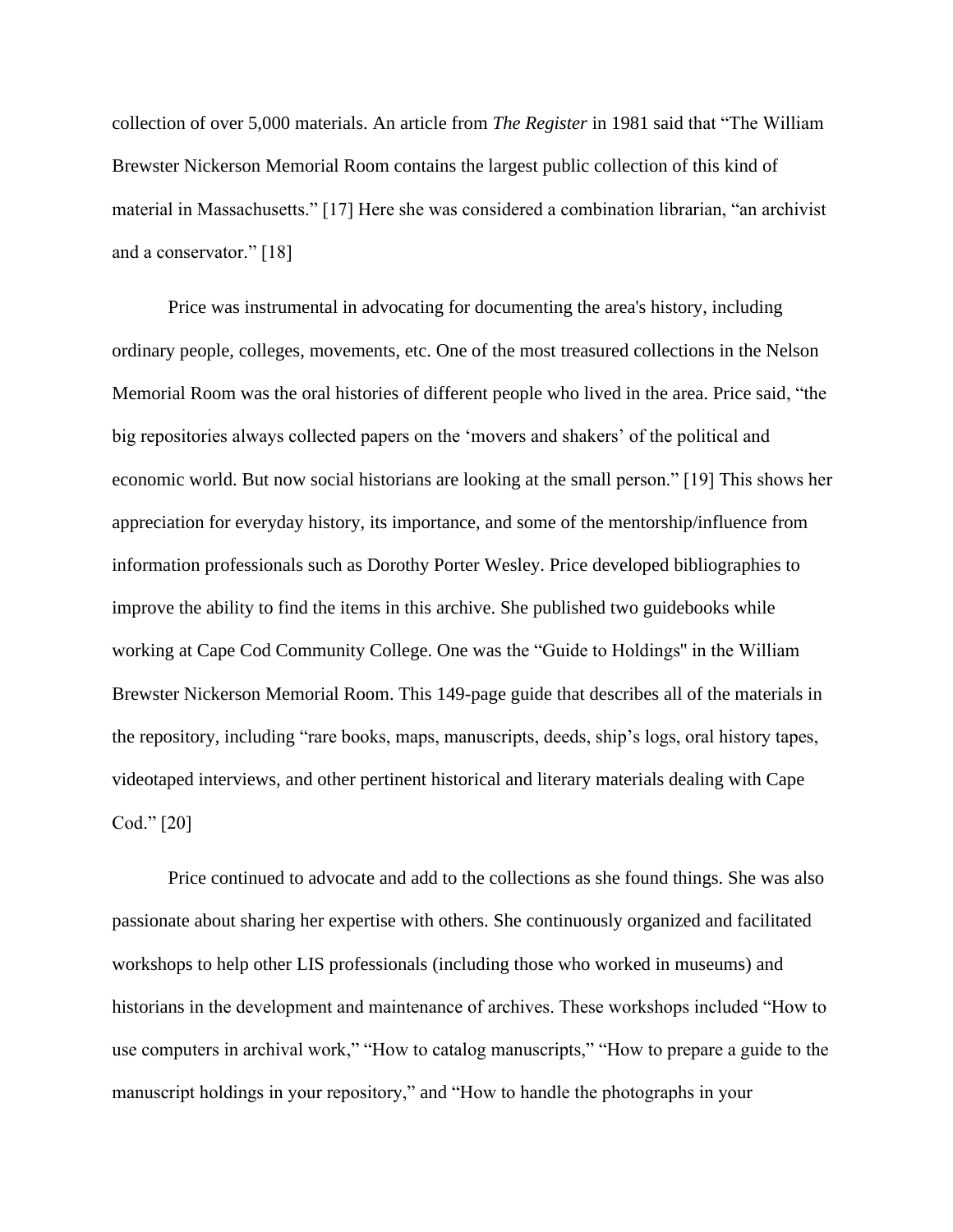collection." [21] Price would work with other professionals to teach more in-depth classes about aging items, the handling of items, and more. She made a name for herself in the archival world and consulted on special projects. A 1981 article in *The Register* was stated, "Charlotte Price of Waquoit, retired archivist at the Pilgrim Society in Plymouth, has agreed to be consulted on the organization and display of the Einstein materials." [22]

Price was also instrumental in gathering communities together. During one of her all-day worships, there was a conversation that sparked the idea for an association (which became known as The Cape and Island Historical Association) dedicated to sparking interest in local history near Cape Cod. Price stepped up in the beginning stages of the project and developed mechanisms to organize the work that needed to be done. "Charlotte Price has developed a comprehensive questionnaire designed to simplify and direct the project." [23] She was so instrumental that the President of the association named her the chairperson of the first project. "Charlotte Price deserves a lot of credit. The first thing I did when I was elected President was to name her Program Chairman." [24]

Price was very active in the special collections and archival field. She made significant contributions at each institution where she served and beyond. An article about the thirty-year celebration of that Nickerson Memorial Room at the Cape Cod Community College they spoke very highly of Price's contributions to the college: "The library developed much of its reputation for professionalism and receptivity to researchers during the 14-year tenure of Charlotte Price, who retired two years ago and lives in Falmouth." [25] Bell says that Price's contributions, passion for history, and the knowledge she passed onto her were felt even after she left Howard University as an undergraduate. Bell, who currently works as a Rare Book and Special Collections librarian also notes: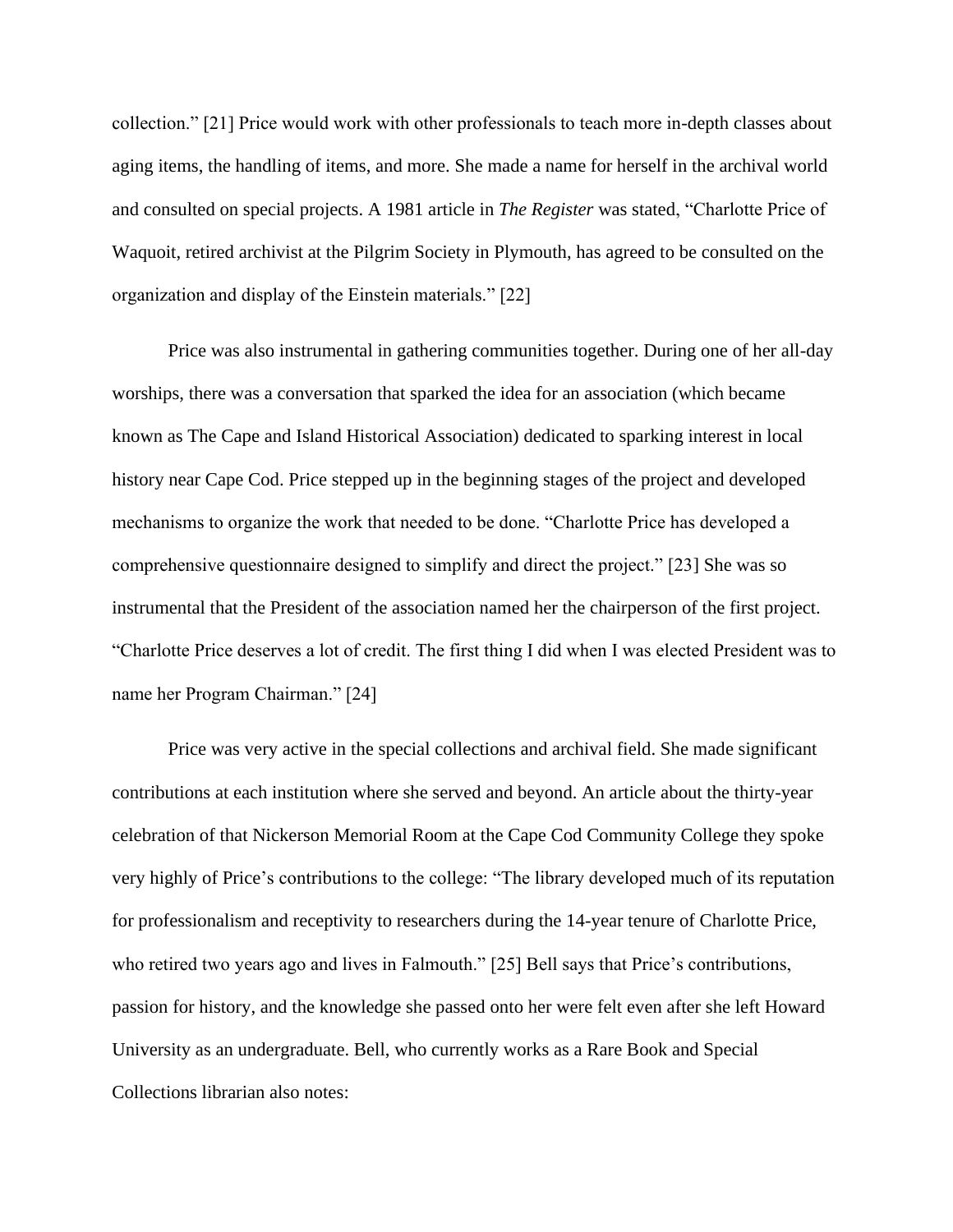Price was an inspirational African American librarian who fought for community and civil rights as well as preserving and archiving information for current and future research endeavors for all and American history.

Price along with Dorothy Porter inspired me to be a librarian; I was encouraged to go to library school and I remember Price hovering over me to help with choosing a school, internships and being a public service librarian devoted to serving all members of a community regardless of acuity, income, or physical ability. Price's legacy arises and shines with the people she touched during her precious life for prosperity with the knowledge of her archival and preservation of the historical work. I know I am devoted to being very active in African American struggles for equality in my community as well as within the library profession. I know I am always cognizant of protecting our history, my history and I am reminded of a quote by Price: "Charlotte Price takes (took) history seriously and worries that much of it will be lost. 'This is what I tell people,' she says, 'Record that history before it's too late. Write it down or put it on tape.'" [26]

Price died on December 22, 2013, at Sunrise Senior Living in Columbia, Maryland. She was 101 years old. [27]

[1] Hugh Price, *This African-America Life: A Memoir* (Winston-Salem, NC: John F. Blair, 2017), 8, 71.

\_\_\_\_\_\_\_\_\_\_\_\_\_\_\_\_\_\_\_\_\_\_\_\_\_\_\_\_\_\_\_\_\_\_\_\_\_\_\_\_\_\_\_\_\_\_\_\_\_\_\_\_\_\_\_\_\_\_\_\_\_\_\_\_\_\_\_\_\_\_\_\_\_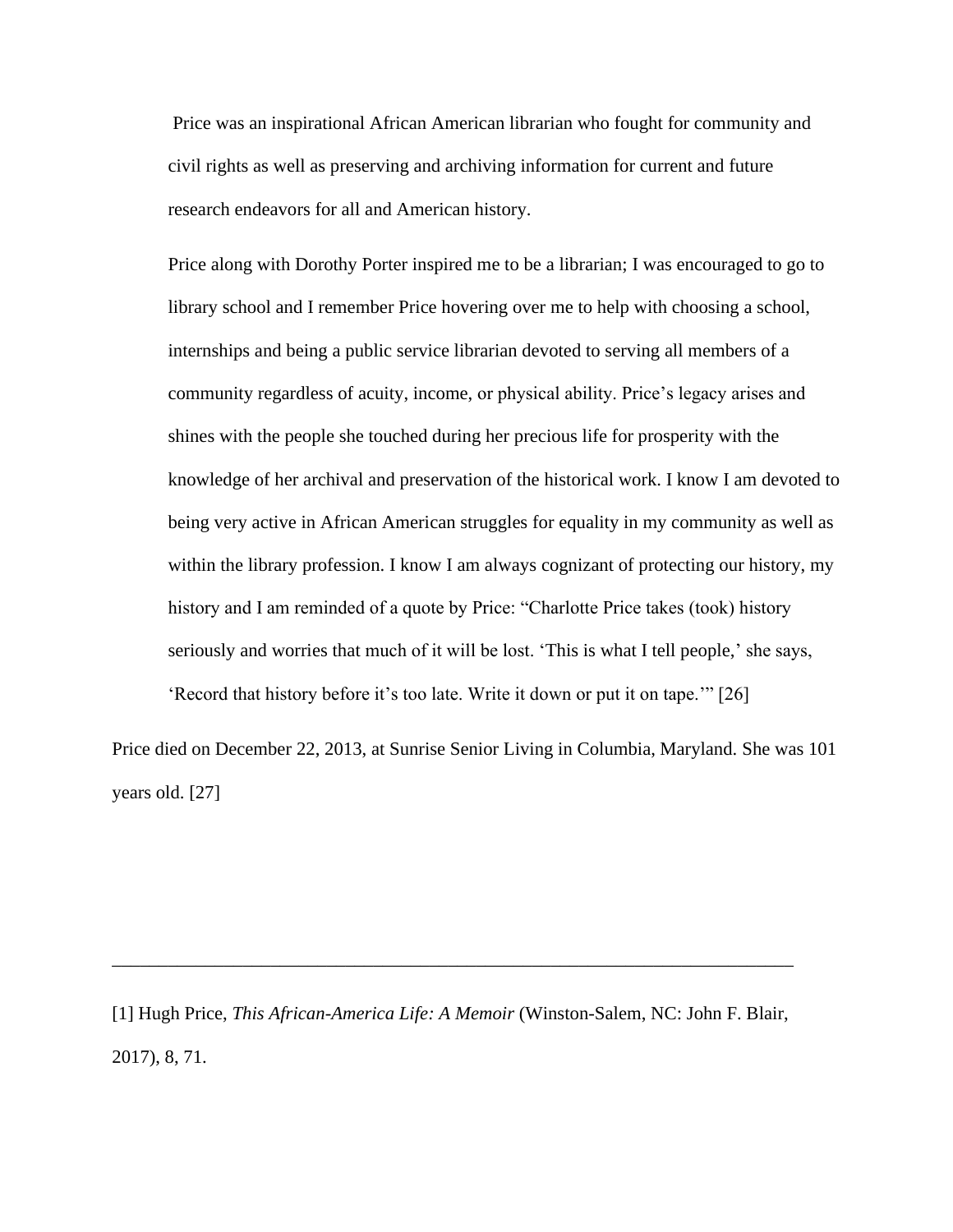[2] *Cape Cod Times*, Charlotte Shuster Price, 101, (2013)

https://www.capecodtimes.com/article/20140105/obits02/401050328

[3] Hugh Price, *This African-America Life: A Memoir* (Winston-Salem, NC: John F. Blair, 2017), 34-35.

[4] Hardin, Daniel. "DC's fighting barber & the end of public school segregation." *Washington Area Spark*, 2015 https://washingtonareaspark.com/tag/consolidated-parents-group/

[5] Hugh Price, *This African-American Life: A Memoir* (Winston-Salem, NC: John F. Blair, 2017), 50-52.

[6] Kelly Tresk, Hugh Price (1941 –). BlackPast.org. https://www.blackpast.org/africanamerican-history/price-hugh-1941/ May 26, 2011

[7] Battle, Thomas C. "Dorothy Porter Wesley: preserver of Black History." *Black Issues in Higher Education*, 12:24,

[8] Pace, Eric. 1995. "Dorothy Porter Wesley, 91, Black-History Archivist." *The New York Times,* Dec 20.

[9] Harriet Scarupa "The Energy-Charged Life Of Dorothy Porter Wesley" *New Directions* 17, no. 1 (1990)

[10] Taylor Wheaton interviewed by Tiffany Duck, June 07, 2021. Remember the Ladies Exhibit Collection. Pilgrim Hall Society Archives.

[9] Remember The Ladies. *Pilgrim Society News*, Fall 2020.

[10] Ibid.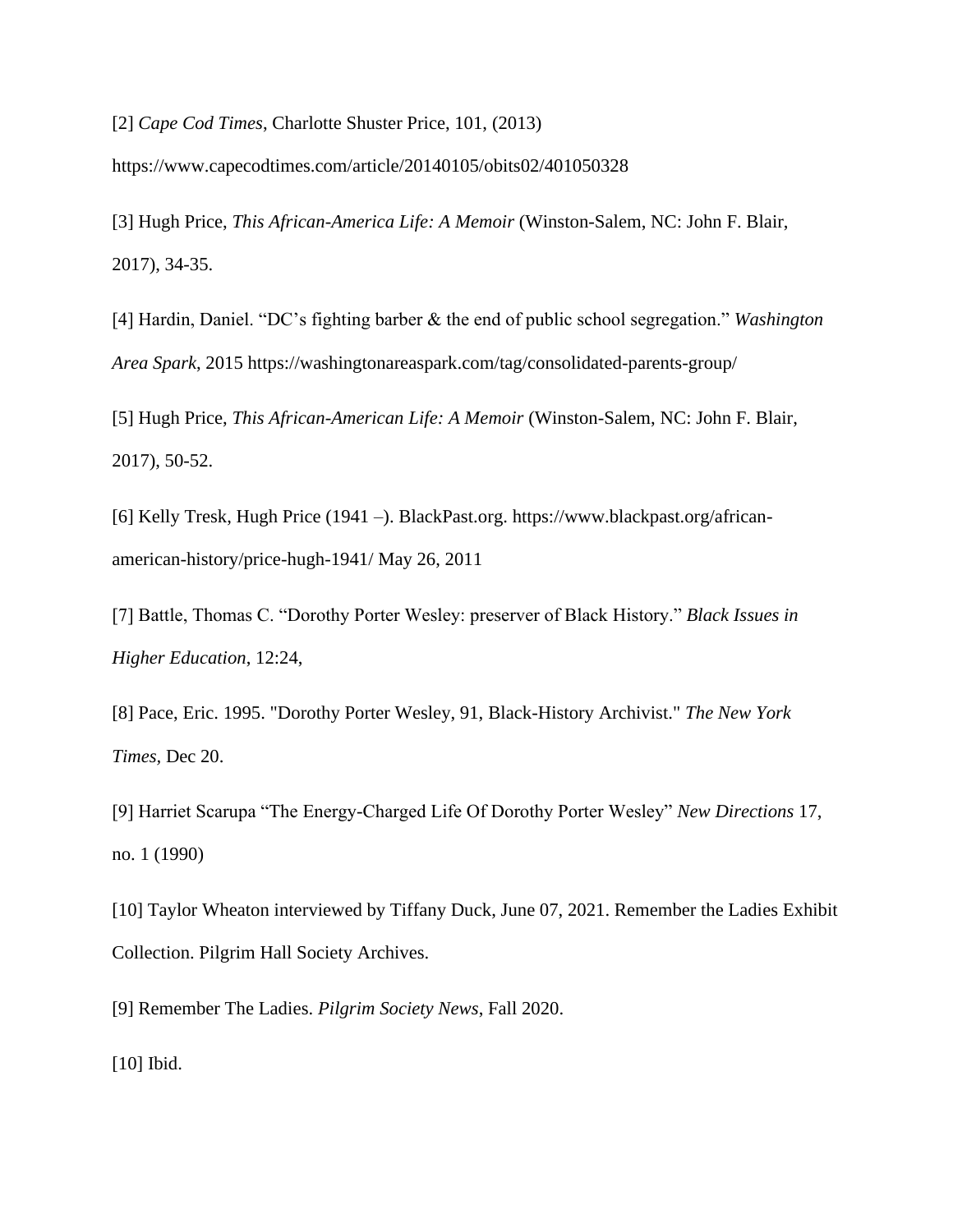[11] Taylor Wheaton interviewed by Tiffany Duck, June 07, 2021. Remember the Ladies Exhibit Collection. Pilgrim Hall Society Archives.

[12] *Historical Times, A Newsletter of Museums on the Green*. 2014. http://museumsonthegreen.org/wp-content/uploads/Spring-2014-Final-PDF.pdf

[14] *The (Yarmouth) Register*, Thursday, November 19, 1981; Page: S26.

[15] Miller, 1984.

[16] Hugh Price, *This African-America Life: A Memoir* (Winston-Salem, NC: John F. Blair, 2017), 22.

[17] Miller, 1984.

[18] Miller, 1984

[19] *The (Yarmouth) Register*, Thursday, November 19, 1981; Page: S26.

[20] *The Barnstable Patriot,* "Archivist to hold workshops," (1985) p. 17.

[21] *The (Yarmouth) Register*, August 2, 1981; Page: S4

[22] Ibid.

[23] Ibid.

[24] *The Barnstable Patriot*. "Nickerson Room at Community College Celebrates 30 years of service," Thursday, May 02, 1996, p. 5.

[25] Kelly Tresk, Hugh Price (1941 –). BlackPast.org. https://www.blackpast.org/africanamerican-history/price-hugh-1941/ May 26, 2011